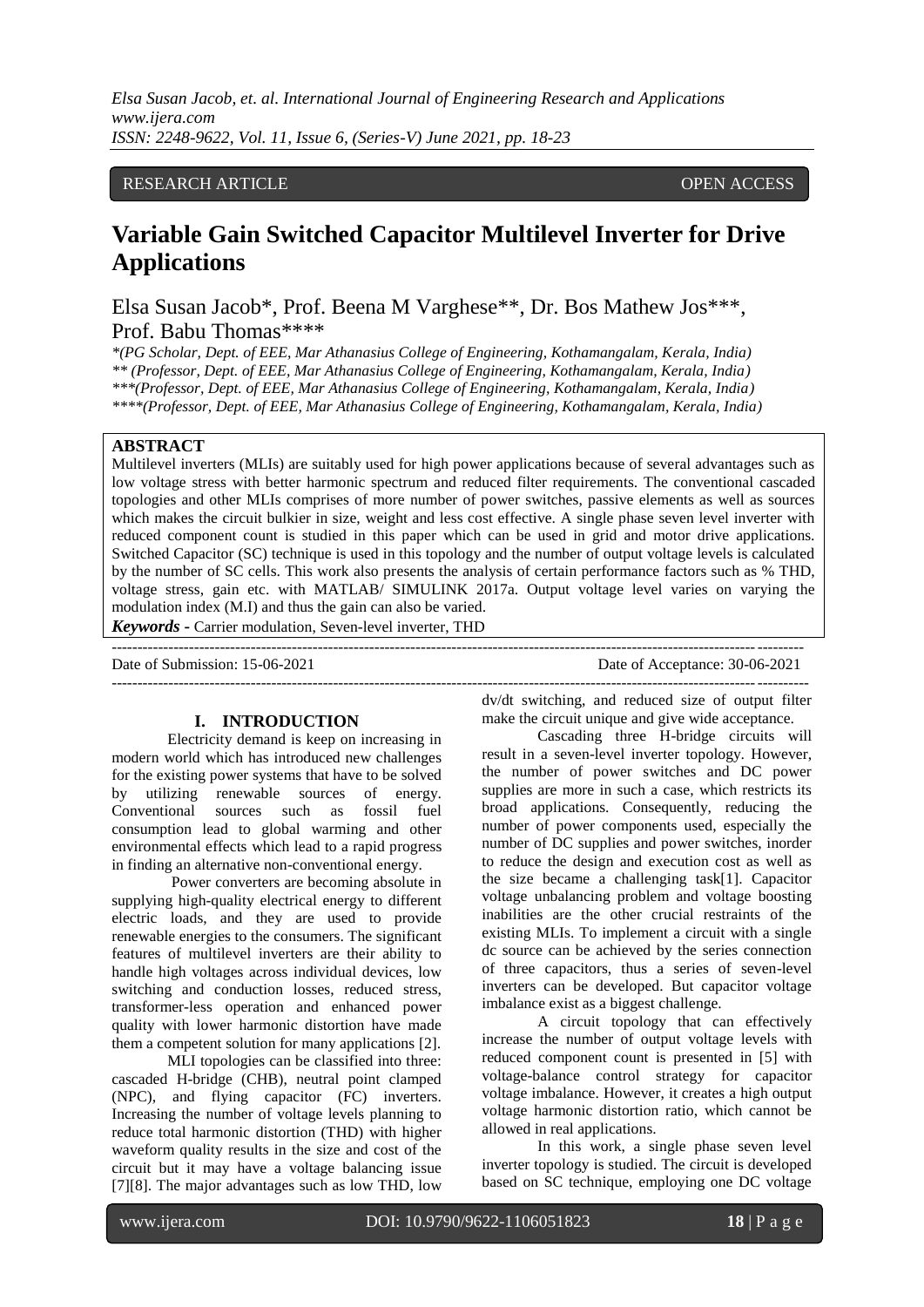source, nine power semiconductor switches, single diode and two capacitors for generating seven voltage levels and its performance analysis is done based on different control strategies.

# **II. CIRCUIT TOPOLOGY OF SEVEN LEVEL INVERTER**

A Seven level inverter circuit [1] presented is based on switched-capacitor method as shown in Fig.1. It consists of a single DC source  $V_{dc}$  capacitors *C<sup>1</sup>* and *C2*, nine power semiconductor switches and one diode. In this topology, the active switches  $(S_1,$  $S_2$ ),  $(S_3, S_4)$ ,  $(S_5, S_6)$ ,  $(S_7, S_8)$  are complement to each other.



**Fig.1**: Single Phase Seven level Inverter

By the use of switched-capacitor technique, self balancing of capacitor voltage and a three-time boosting ability are both attained. Capacitors  $C<sub>1</sub>$  and  $C_2$  are naturally maintained at  $V_{dc}$  due to the self balancing function.

**Modes of Operation:** The seven level inverter outputs a multilevel AC voltage which is higher than the input DC voltage by seven modes of operation for different voltage levels.

**Mode 1** (+0) and Mode  $2(+V_{dc})$  Operation: During this mode, zero voltage is obtained at the load via  $S_1$ and  $S_3$  as shown in Fig.2(a). By turning on  $S_1$ ,  $S_4$ ,  $S_5$ and  $S_8$  the output voltage level  $V_{dc}$  can be achieved in Fig.2 $(b)$ .



**Fig.2**: (a)Mode  $1(+0)$  and (b)Mode  $2(+V_{dc})$ 

**Mode 3**  $(+2V_{dc})$  and Mode  $4(+3V_{dc})$  Operation: The voltage  $+2V_{dc}$  is applied to the load through  $S_5$ ,  $S_1$ ,  $S_4$  and  $S_7$  and the input voltage  $V_{dc}$  charges the capacitor  $C_1$  through  $S_5$ ,  $S_7$ ,  $S_9$  and D as shown in Fig.3(a). Similarly, for the output voltage of  $+3V_{dc}$ , both the capacitors  $C_1$  and  $C_2$  discharges along with the input source  $V_{dc}$  through  $S_6$ ,  $S_1$ ,  $S_4$  and  $S_7$  which is depicted in Fig.3(b).



Mode  $5(-V_{dc})$  and Mode  $6(-2V_{dc})$  Operation:  $-V_{dc}$ is applied to the load through  $S_5$ ,  $S_3$ ,  $S_2$  and  $S_8$  as shown in Fig.4(a). For the output voltage of  $-2V_{dc}$ capacitor  $C_1$  discharges through  $S_6$ ,  $S_3$ ,  $S_2$  and  $S_8$ and the capacitor  $C_2$  charges through  $S_6$ ,  $S_9$ ,  $S_8$  and diode D which is depicted in Fig.4(b).

**Mode 7(-3V<sub>dc</sub>) Operation:** For the output voltage - $3V_{dc}$ , the two capacitors  $C_1$  and  $C_2$  discharges through  $S_6$ ,  $S_3$ ,  $S_2$  and  $S_7$  as shown in Fig.5. The advantages of the seven level inverter are seven level output voltage is produced with each level of  $V_{dc}$ and a gain of three.



**Fig.4**: (a)Mode 5(- $V_{dc}$ ) and (b)Mode 6(-2 $V_{dc}$ )

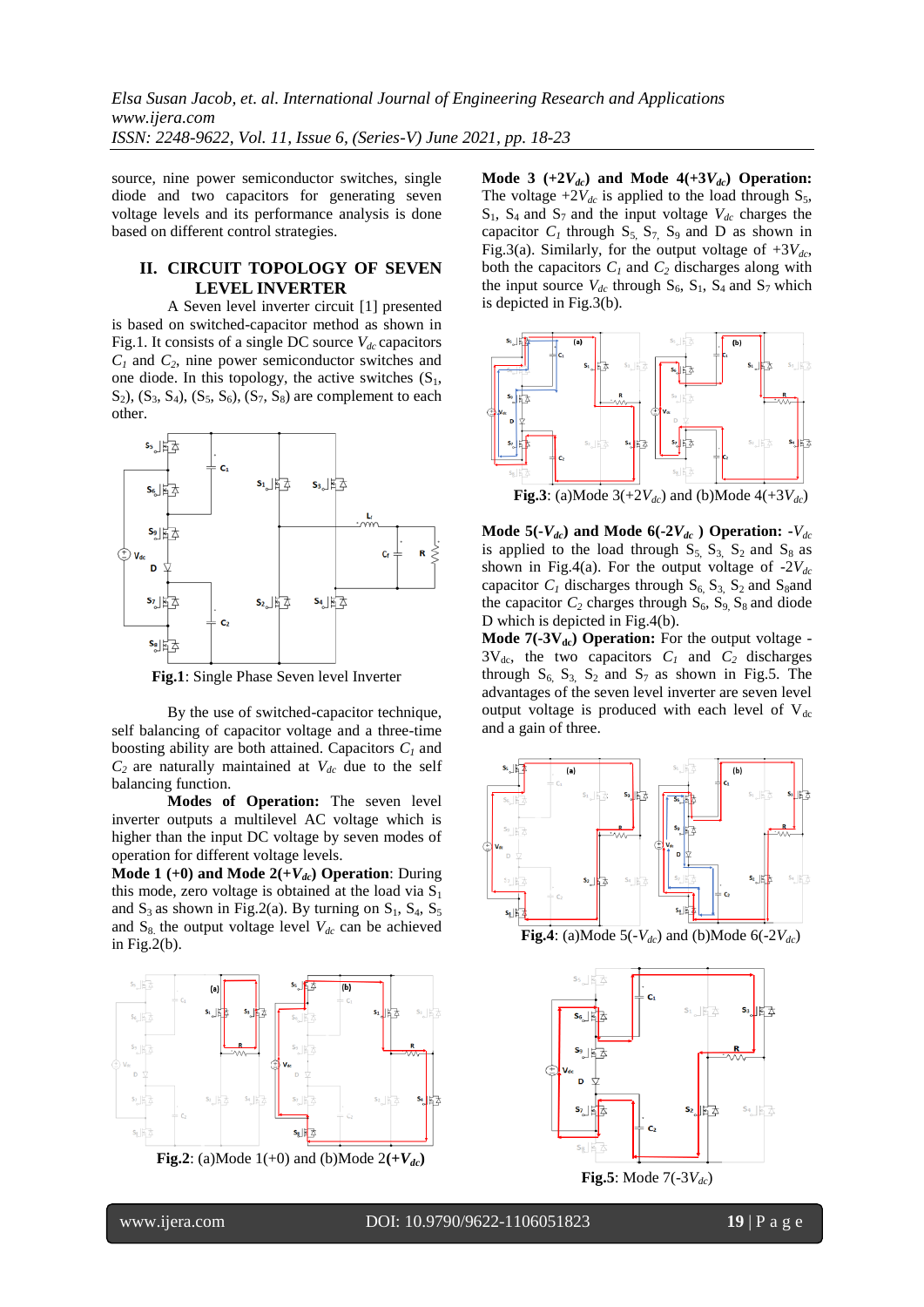*Elsa Susan Jacob, et. al. International Journal of Engineering Research and Applications www.ijera.com ISSN: 2248-9622, Vol. 11, Issue 6, (Series-V) June 2021, pp. 18-23*

# **III. CONTROL STRATEGY**

Various multicarrier PWM techniques are analyzed on the inverter like Sinusoidal Phase Disposition (PDPWM), Sinusoidal Phase Opposition Disposition (PODPWM), Alternative Phase Opposition Disposition (APODPWM) etc.



Two modulation schemes are depicted in Fig.6, i.e., Level-Shifted Carrier Modulation Scheme (LSCM) and Level Shifted Sine Modulation Scheme (LSSM). These two modulation schemes provide low THD compared to other control strategies.

#### **IV. SIMULATION AND RESULTS**

The proposed MLI is simulated in MATLAB/ SIMULINK R2017a with an input of 30 V and the output obtained is 60 V RMS shown in Table I.

| <b>SIMULATION PARAMETERS</b>  |               |  |  |  |
|-------------------------------|---------------|--|--|--|
| <b>Parameters</b>             | Specification |  |  |  |
| Input Voltage $(V_{dc})$      | 30 V          |  |  |  |
| Output Voltage $(V_0)$        | 60 V RMS      |  |  |  |
| Modulating Frequency $(f_0)$  | 50 Hz         |  |  |  |
| Carrier frequency $(f_s)$     | $10$ kHz      |  |  |  |
| Rated Output Power $(P_0)$    | 150 W         |  |  |  |
| Output Load Resistance $(Ra)$ | $24\Omega$    |  |  |  |
| Capacitors $(C_1, C_2)$       | 4700 µF       |  |  |  |
| Filter Inductance $(L_r)$     | 400 µH        |  |  |  |
| Filter Capacitance $(C_r)$    | $5 \mu F$     |  |  |  |

TABLE I

Gate Pulse Generation: Gate signals for 9 switches are obtained by LSCM and LSSM methods as shown in Fig.7.



#### **Simulation Results**

An input of 30 V is boosted to an output of 58.1 V RMS and output current of 2.42 A is obtained for R



Current Iab without filter (c)and (d)Output Voltage V<sub>o</sub> and Output Current I<sub>o</sub> with filter [LSCM]

load with Modulation index=1 which gives a voltage gain 3, obtained with LSCM scheme as shown in Fig.8. Fig.9 shows the seven stepped output voltage and current for the Seven level Inverter with each step of  $V_{dc}$  with LSSM scheme. Similar output results are generated using both the modulation schemes.



Fig.9:(a)and (b)Output Voltage V<sub>ab</sub> and Output Current Iab without filter (c)and (d)Output Voltage

 $V_0$  and Output Current  $I_0$  with filter [LSSM] A seven stepped output voltage with a maximum of 80 V and a current of 2.1 A is obtained for RL load where R=24  $\Omega$  and L=100mH with M.I=1, as depicted in Fig.10.



Following Fig.11 shows capacitor voltages of the two capacitors.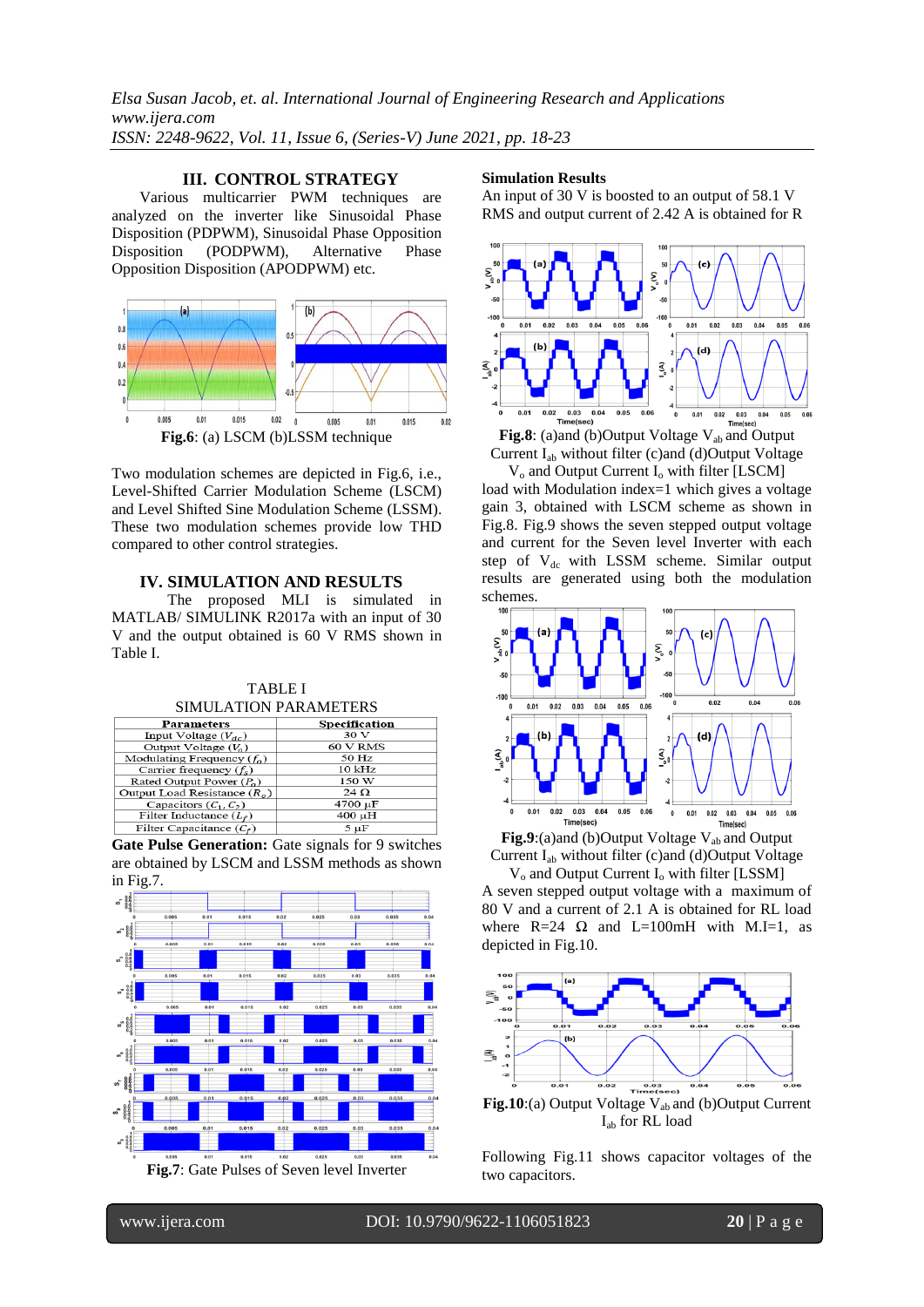

Whenever the modulation index is reduced, the output voltage level also decreases which is depicted in Table II. When the modulation index is varied to 0.6 and 0.3, the output voltage levels get reduced to 5 level and 3 level with maximum voltage of 60 V and 30 V, respectively as in Fig.12. Thus output voltage levels and gain varies on varying modulation index.



for M.I (a)0.6 and (b)0.3



| 0.7 < M <sub>1</sub> |  |
|----------------------|--|
| 0.4 < M < 0.6        |  |
| 0 < M < 0.3          |  |
|                      |  |

Fig.13 shows the gate pulse and voltage stress across all the switches..



The stress across switches  $S_1-S_4$  has a four level voltage shape and the dv/dt of switching is very small. The major disadvantage of the circuit is the high capacitor inrush current of 500 A and input current of 200 A which is shown in Fig.14. High input current as well as high capacitor inrush current is reduced by applying an initial charge of 27.5 V to both the capacitors. An initial charge of 27.5 V is fixed based on the analysis done. The output voltage and current with initial charge given is shown in Fig.15.



**Fig.14**:(a) Input Current (b)Capacitor Current





**Efficiency Vs Output Power:** The inverter efficiency is around 96.5 % for 150 W output power for a R load of 24  $\Omega$  which is depicted from Fig.16. An initial charge of 27.5 V is given to both the capacitors and analysis is done. The inverter provides a good efficiency of 80-97% for an output of 60 W - 450 W with initial charge which is depicted from Fig.16.



**THD Vs Control strategies:** Fig.17(a) depicts the %THD for different PWM methods such as PDPWM, PODPWM, APODPWM and FFM for the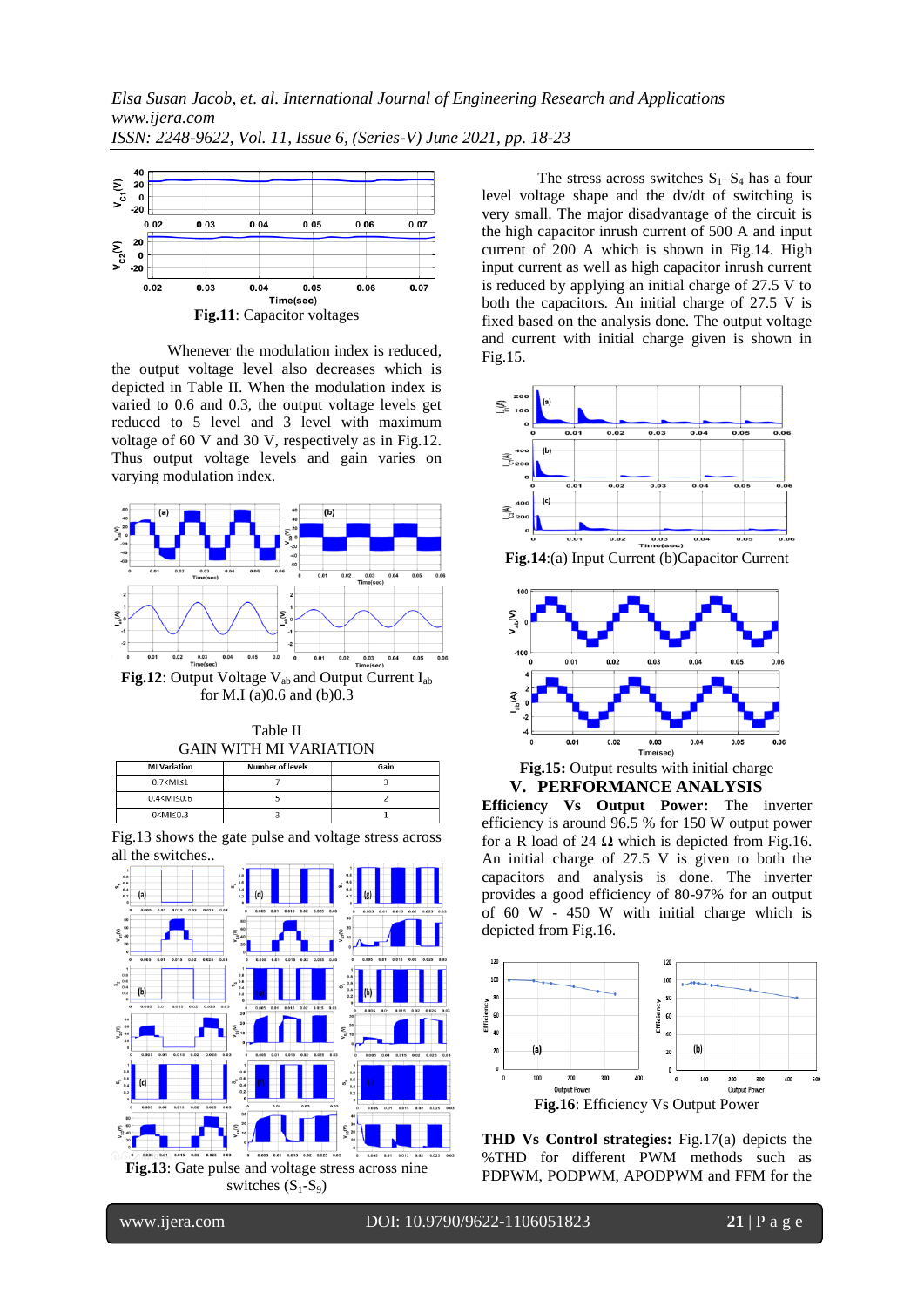*Elsa Susan Jacob, et. al. International Journal of Engineering Research and Applications www.ijera.com ISSN: 2248-9622, Vol. 11, Issue 6, (Series-V) June 2021, pp. 18-23*

seven level inverter. It can be inferred that LSCM and LSSM offers low THD of 18.3% compared to other PWM techniques at 10kHz for seven level inverter. Fig.17(b) shows that THD is less at 10kHz for both LSCM and LSSM.



switching frequency

**Input Current Vs Initial Charge:** An initial charge of 27.5 V is applied to the two capacitors based on the result shown in Fig.18. Initial charge is varied from 18 V-30 V, and a charge of 27.5 V offers the lowest capacitor voltage ripple of 1.5 V**.**



**Fig.18**: Input Current Vs Initial Charge

**FFT Analysis:** Fig.19 shows the FFT analysis of output voltage using LSCM and LSSM technique, which is about 18.3% using both LSCM and LSSM schemes and dc component is 0.00939.



**Fig.19**: FFT Analysis

**APPLICATION:** Seven level inverter can be used in renewable energy integrated grid application as well as an AC motor drive application. Here the inverter is used to operate a Single-phase induction motor with a fixed M.I=1 instead of a R/RL load and Fig.20 depicts the speed and torque characteristics of motor with speed of 1500 rpm and torque of 10 Nm.



#### **Comparison**

Table III shows the comparison of different seven level inverter topologies and among them, the Seven level inverter studied has least number of components.

TABLE III COMPARISON OF SEVEN LEVEL INVERTER **TOPOLOGIES** 

| Topology                           | $N_{sw}$ | $N_c$        | $N_d$                    | $N_{Cbal}$ |
|------------------------------------|----------|--------------|--------------------------|------------|
| Diode-clamped [2]                  | 12       | 6            | 30                       | $\theta$   |
| Capacitor-clamped<br>$\Gamma$      | 12       | 6            | 0                        | 15         |
| Cascaded H-bridge<br>[3]           | 12       | 3            | 0                        | 0          |
| Switched capacitor<br>topology [4] | 10       | $\mathbf{0}$ | 0                        |            |
| Switched capacitor<br>topology [6] | g        | C)           | 0                        |            |
| Switched capacitor<br>topology [7] |          | 3            | $\overline{\mathcal{L}}$ | 0          |
| <b>Seven level</b><br>Inverter     | 9        | 0            |                          |            |

Table IV shows the comparative study between different PWM Techniques. and it is clear that LSCM and LSSM has less harmonic distortion.

TABLE IV COMPARISON OF PWM TECHNIQUES

| <b>Modulation Techniques</b> | THD (%) |
|------------------------------|---------|
| <b>LSCM</b>                  | 18.3    |
| LSSM                         | 18.3    |
| <b>POPWM</b>                 | 22.33   |
| APODPWM                      | 22.3    |
| EEM                          | - במיד  |

Among the different seven level inverter configurations, the presented circuit [1] gives better results in terms of device count. From the simulation results, the output voltage levels vary according to variable M.I and thus variable gain can be obtained. Gain can also be improved by adding SC cells, but it make the circuit more bulkier and less efficient compared to existing topologies. So it can be rearranged with the existing number of capacitors based on the circuit proposed in [8].